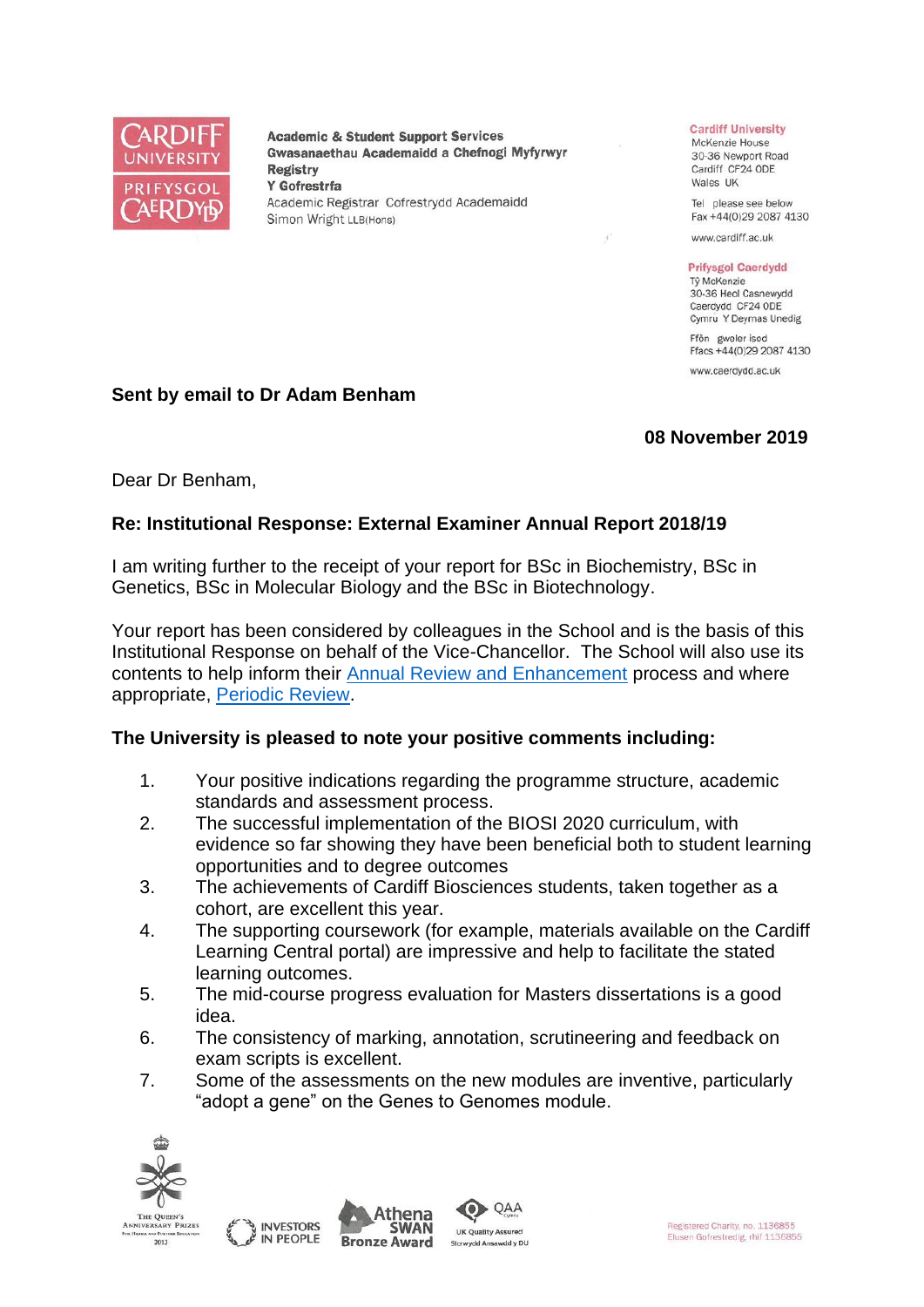# **Issues highlighted in your report and response provided by the School:**

### 1. *Year-on-Year Comments: Late response to previous report.*

We apologise for the late response to your previous report. This was due to an oversight, which meant that required information for the response was not provided in a timely way. We have amended our processes for this academic year to ensure this does not reoccur.

### 2. *Year-on-Year Comments: Timely provision of exam scripts.*

We have revised our procedures and mapped out a timeline for the year, so that this task is properly timetabled working backwards from the Registry submission deadline, which will include sufficient time to send the papers to External Examiners for review and comment in a timely fashion.

### 3. *Year-on-Year Comments: The opportunity to meet with students; consider arrangement of event to showcase student work and achievements.*

This opportunity is something we have typically offered to External Examiners in previous years, inviting them to meet students in a bespoke visit around February time. Our typical approach has been to invite External Examiners to visit the school to meet students on alternate years, so that each External in a subject area visits every other year. However, this was not arranged this year due to a focus on managing the introduction of the new Final Year curriculum. We will be planning this meeting opportunity for the 2019/20 academic year as soon as possible.

Dr Benham's suggestion of a 'Celebration of Science' event is an excellent idea, and we are grateful for his outline of the event.

### 4. *Appointment overview: Stabilisation of degree outcomes in future years.*

We are confident that the degree outcomes have already stabilised. We mapped student outcomes for 2017/18 without the additional impact of the 'D' Extenuating Circumstances code applied as a remedy for the UCU Industrial Action. This was broadly similar to the 2016/17 outcomes, and was matched by the 2018/19 outcomes. The number of 1<sup>st</sup> Class degree outcomes has risen slightly over the past 10 years to a level which is commensurate with equivalent institutions in the Russell Group. We attribute this to an increased use of the full range of marks in exam marking. We will continue to monitor this over the upcoming years.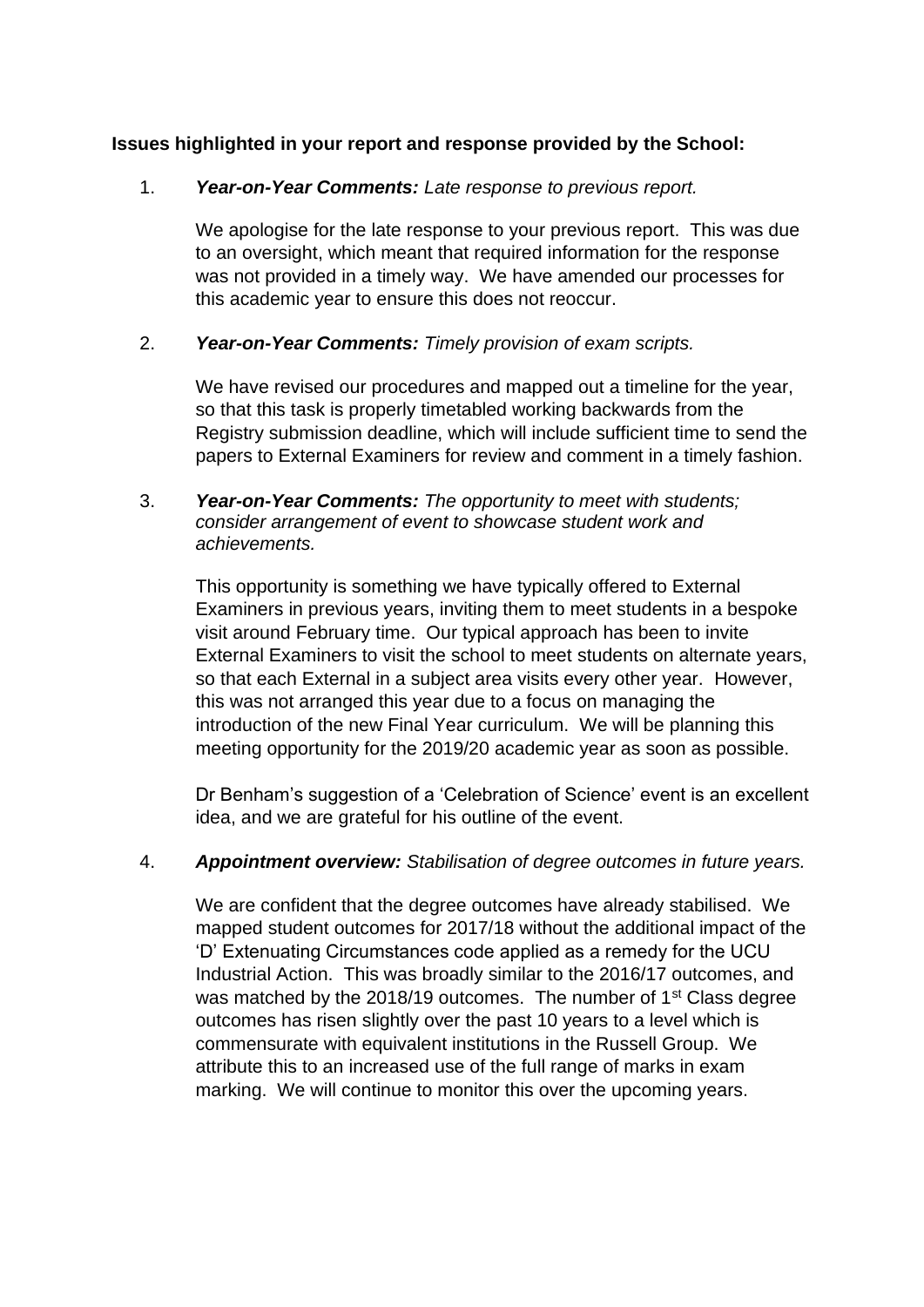# 5. *Appointment overview: Opportunity to fully overview second year work.*

Year 2 scripts are available to overview if requested, but are not provided to External Examiners as standard due to the large volume of scripts involved (approximately 2400 scripts in addition to the same number of Year 3 exams). The Year 2 scripts from 2017/18 were available for review if requested. The Year 2 scripts from 2018/19 would not have been available, as the marking of these had not yet been completed when External Examiners visited the School.

In future years we will: (a) Invite External Examiners to nominate any Year 2 Modules that they would like to review from the previous academic year, in advance of their arrival to Cardiff, so that these can be obtained from the archive. (b) Provide External Examiners with access to all Year 2 modules for the previous and current academic year on the VLE (Learning Central) so that they can audit any coursework materials if they wish to do so. (c) Provide External Examiners with details of Year 2 module outcomes and Year 1/Year 2 progression rate statistics for all Year 2 modules from the previous academic year, and as far back as possible prior to this (though it should be noted that the current Year 2 curriculum was only introduced in 2017/18).

# **Issues highlighted in your report and response provided by Registry:**

### 6. *Appointment overview: Data provided to external examiners*

Schools continue to have access to a standard set of reports that the University provides. The reports are set to meet the needs of all Schools and provide an appropriate baseline to allow examining Boards to function comparably and consistently across the University. We appreciate that Schools will want the information presented to them in a number of different ways including information that falls outside of the scope of the standard business object reports. We continue to work with Schools to enhance the available reports to meet their needs, however we regret that there is limited capacity to make bespoke reports with unique specifications for each of the University's 24 Schools.

Where Schools wish to create their own reports to represent the data in a format of their choosing, then any resource implications will need to be considered and appropriately managed by the Head of School. Schools can seek advice and guidance on how best to utilise and manage institutional data from their College Data Analyst.

We hope that you will find this response satisfactory and thank you for your continued support of the programme.